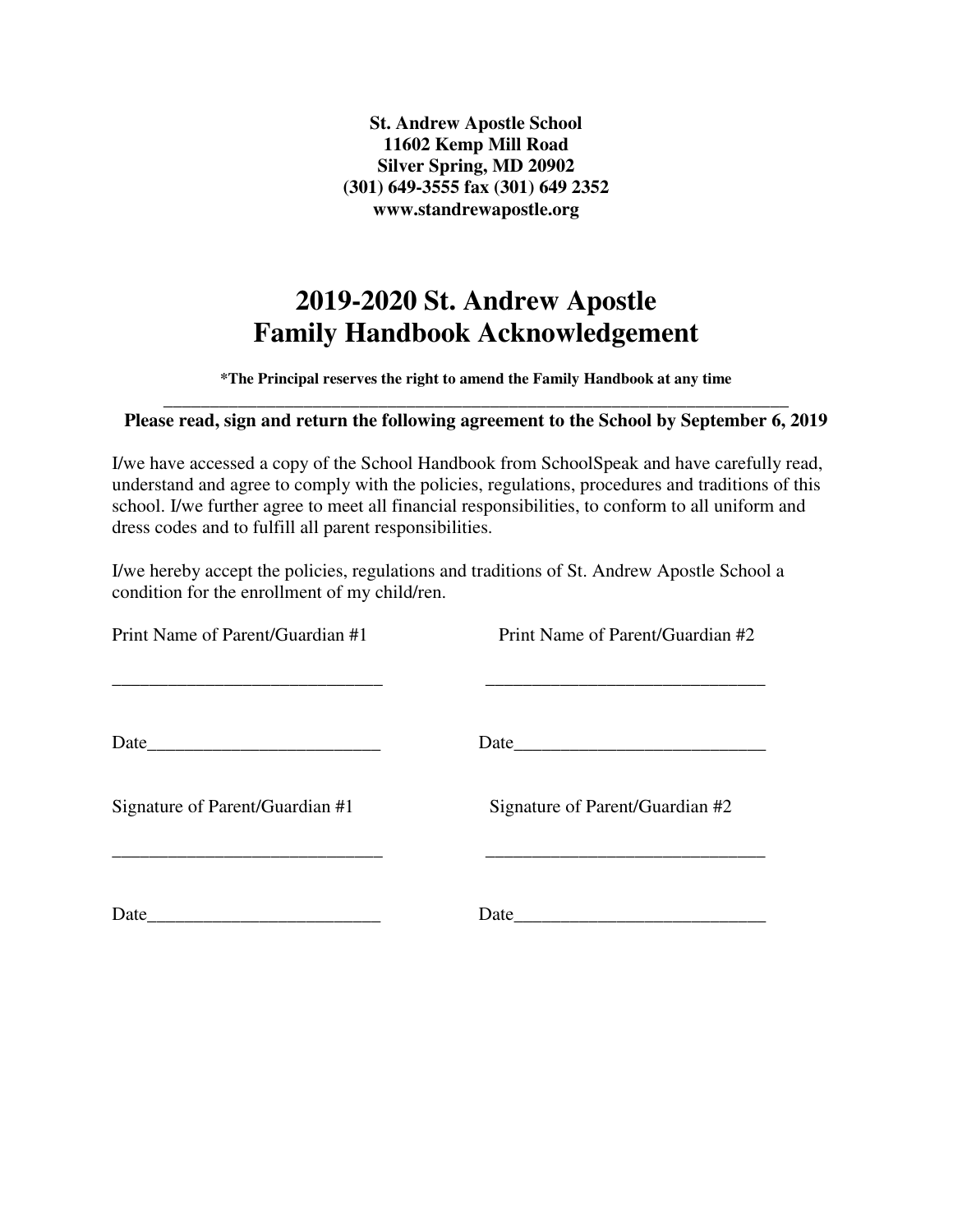

Kemp Mill Road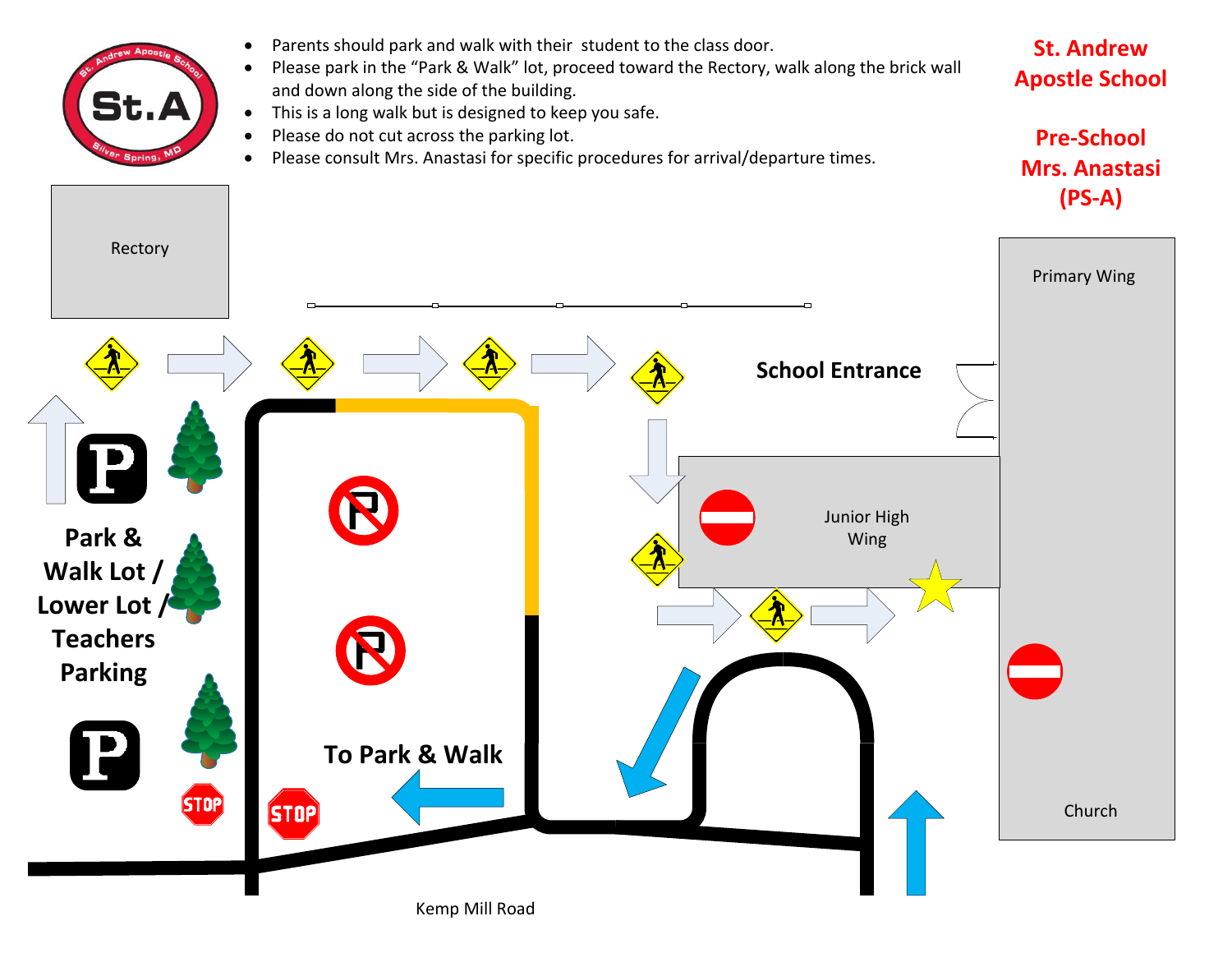

Arcola Avenue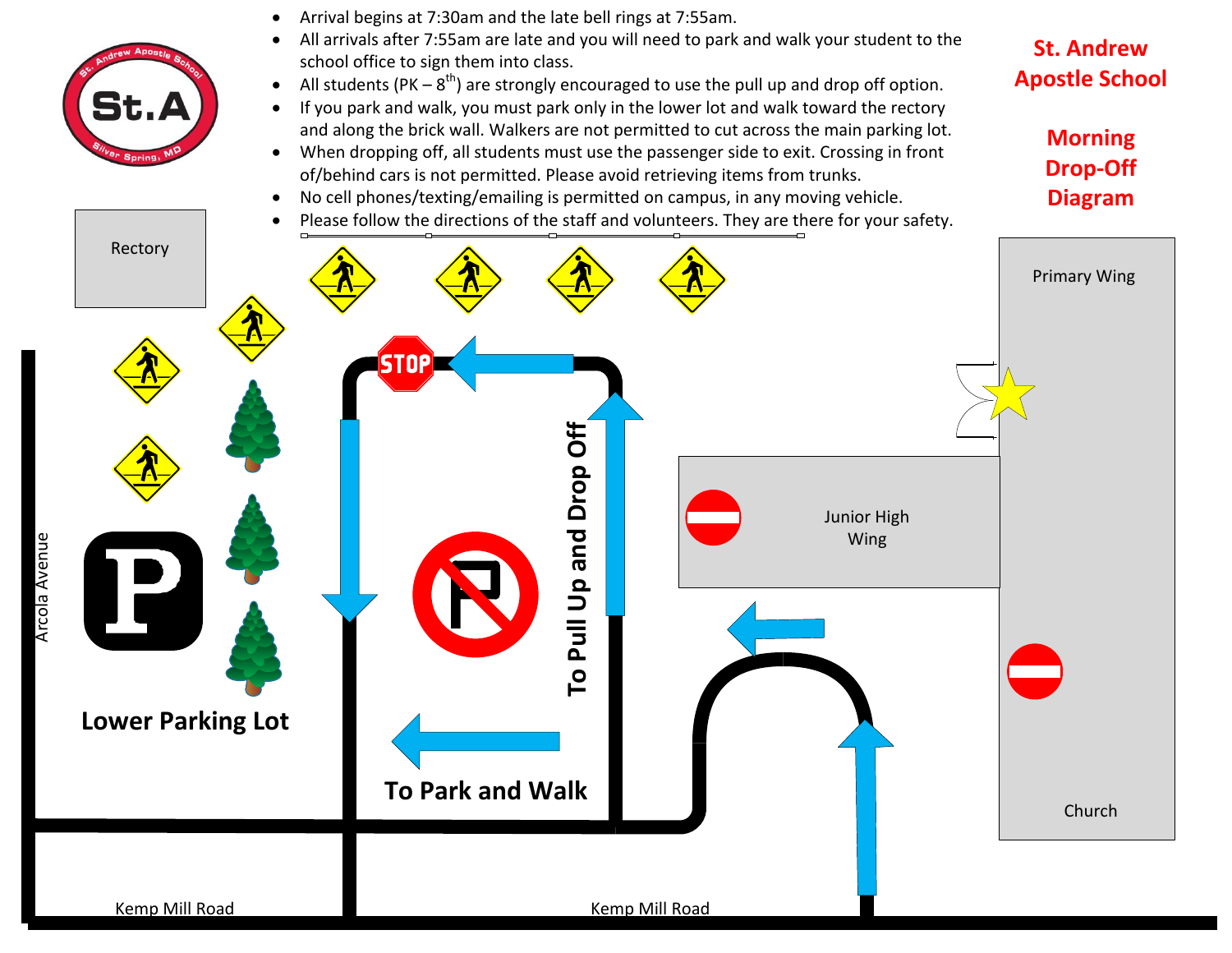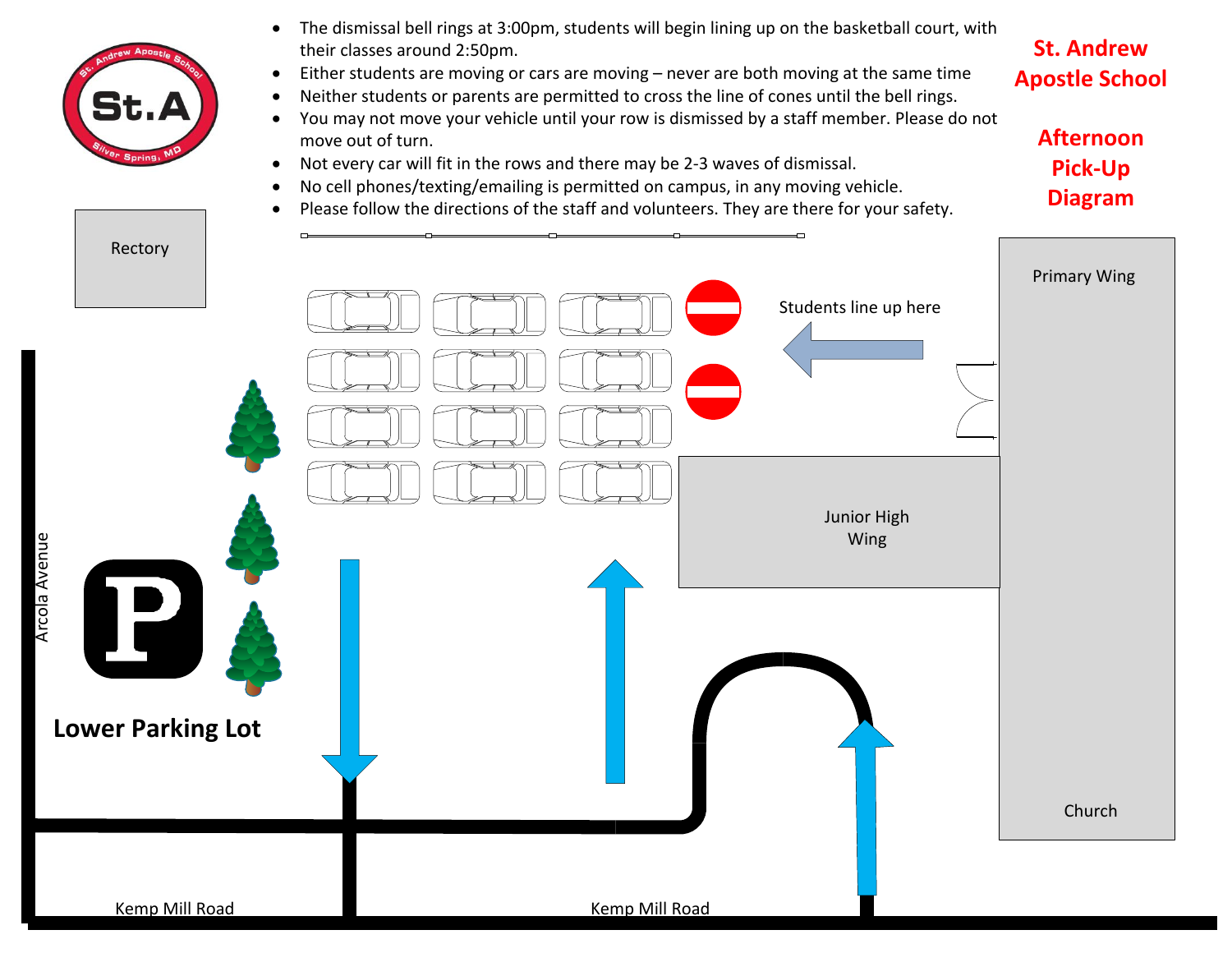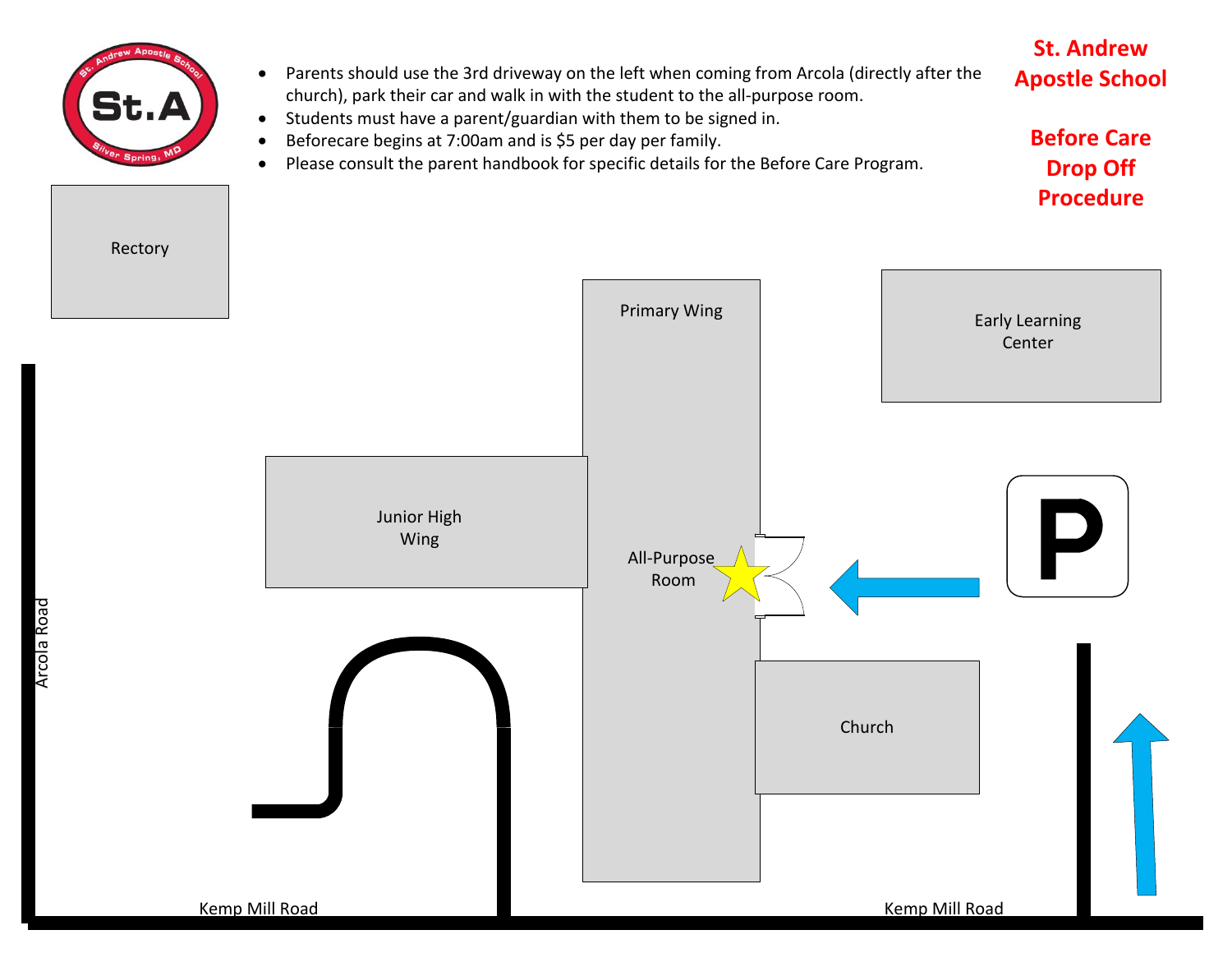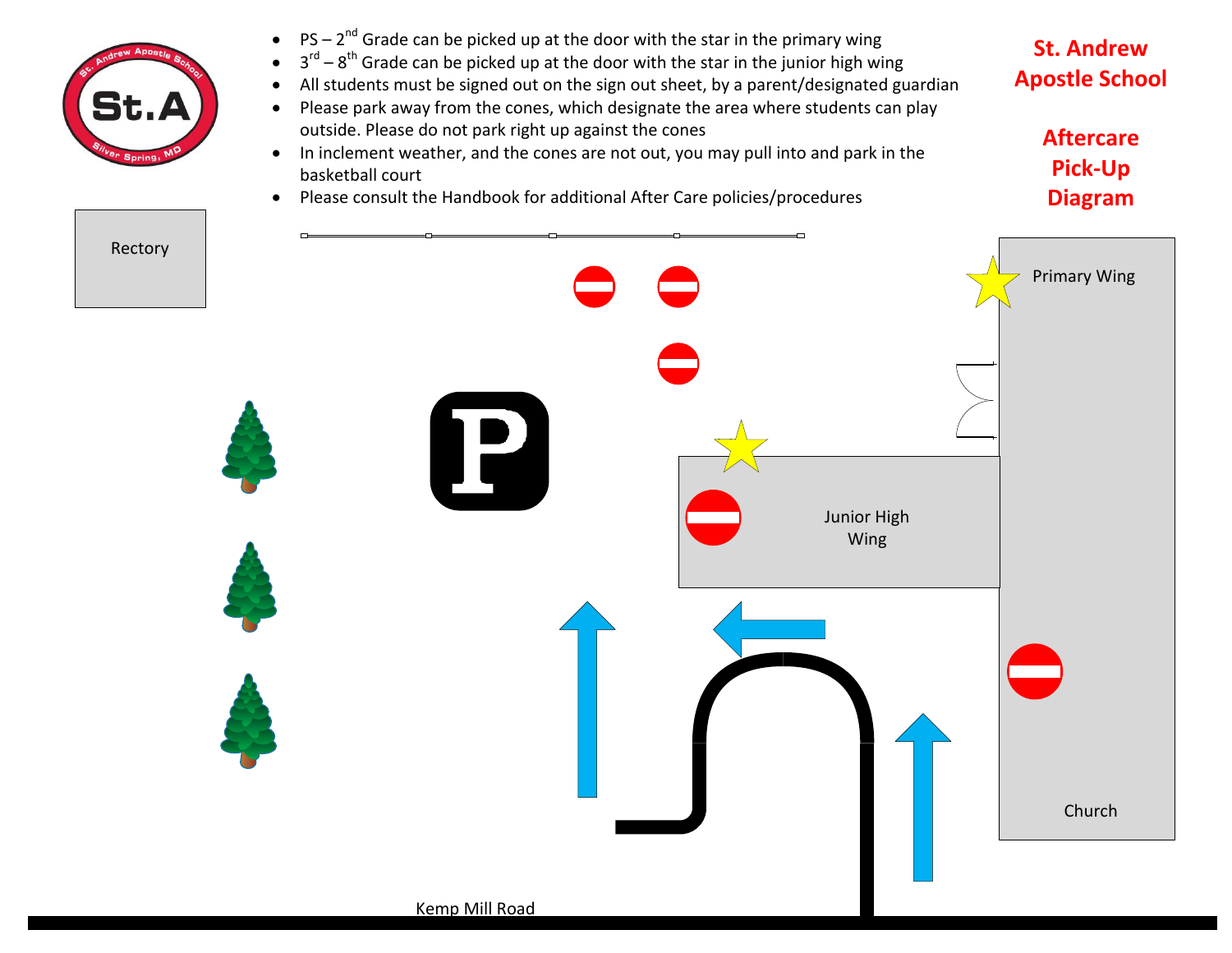

# FOOD ALLERGY & ANAPHYLAXIS EMERGENCY CARE PLAN

|                                                                                                                                                                                                                                                                                                                 | D.O.B.:                                                                                                                                                                                                                                                                                        |  |  |  |
|-----------------------------------------------------------------------------------------------------------------------------------------------------------------------------------------------------------------------------------------------------------------------------------------------------------------|------------------------------------------------------------------------------------------------------------------------------------------------------------------------------------------------------------------------------------------------------------------------------------------------|--|--|--|
|                                                                                                                                                                                                                                                                                                                 |                                                                                                                                                                                                                                                                                                |  |  |  |
| Weight: _____________________Ibs. Asthma: $\Box$ Yes (higher risk for a severe reaction) $\Box$ No<br>NOTE: Do not depend on antihistamines or inhalers (bronchodilators) to treat a severe reaction. USE EPINEPHRINE.                                                                                          |                                                                                                                                                                                                                                                                                                |  |  |  |
| Extremely reactive to the following allergens: _________________________________<br>THEREFORE:                                                                                                                                                                                                                  |                                                                                                                                                                                                                                                                                                |  |  |  |
| $\Box$ If checked, give epinephrine immediately if the allergen was LIKELY eaten, for ANY symptoms.<br>$\Box$ If checked, give epinephrine immediately if the allergen was DEFINITELY eaten, even if no symptoms are apparent.                                                                                  |                                                                                                                                                                                                                                                                                                |  |  |  |
| FOR ANY OF THE FOLLOWING:<br><b>SEVERE SYMPTOMS</b>                                                                                                                                                                                                                                                             | <b>MILD SYMPTOMS</b>                                                                                                                                                                                                                                                                           |  |  |  |
| <b>HEART</b><br><b>THROAT</b><br><b>MOUTH</b><br><b>LUNG</b><br>Pale or bluish<br>Significant<br>Shortness of<br>Tight or hoarse<br>swelling of the<br>breath, wheezing,<br>skin, faintness,<br>throat, trouble<br>repetitive cough<br>weak pulse,<br>breathing or<br>tongue or lips<br>dizziness<br>swallowing | <b>NOSE</b><br><b>MOUTH</b><br><b>SKIN</b><br><b>GUT</b><br>Mild<br>Itchy or<br>Itchy mouth A few hives,<br>mild itch<br>runny nose,<br>nausea or<br>discomfort<br>sneezing<br>FOR MILD SYMPTOMS FROM MORE THAN ONE                                                                            |  |  |  |
| OR A<br><b>COMBINATION</b><br><b>OTHER</b><br><b>SKIN</b><br><b>GUT</b><br>of symptoms<br>from different<br>Repetitive<br>Many hives over<br>Feeling<br>body areas.<br>body, widespread<br>vomiting, severe<br>something bad is<br>about to happen,<br>redness<br>diarrhea<br>anxiety, confusion<br>乜<br>乜<br>乜 | SYSTEM AREA, GIVE EPINEPHRINE.<br>FOR MILD SYMPTOMS FROM A SINGLE SYSTEM<br>AREA, FOLLOW THE DIRECTIONS BELOW:<br>1. Antihistamines may be given, if ordered by a<br>healthcare provider.<br>Stay with the person; alert emergency contacts.<br>Watch closely for changes. If symptoms worsen, |  |  |  |
| <b>INJECT EPINEPHRINE IMMEDIATELY.</b><br>1.<br><b>Call 911.</b> Tell emergency dispatcher the person is having<br>2.<br>anaphylaxis and may need epinephrine when emergency<br>responders arrive.<br>Consider giving additional medications following epinephrine:                                             | give epinephrine.<br><b>MEDICATIONS/DOSES</b>                                                                                                                                                                                                                                                  |  |  |  |
| Antihistamine<br>$\rangle$<br>Inhaler (bronchodilator) if wheezing<br>$\mathcal{Y}$                                                                                                                                                                                                                             | Epinephrine Dose: $\Box$ 0.1 mg IM $\Box$ 0.15 mg IM $\Box$ 0.3 mg IM                                                                                                                                                                                                                          |  |  |  |
| Lay the person flat, raise legs and keep warm. If breathing is<br>difficult or they are vomiting, let them sit up or lie on their side.                                                                                                                                                                         |                                                                                                                                                                                                                                                                                                |  |  |  |
| If symptoms do not improve, or symptoms return, more doses of<br>epinephrine can be given about 5 minutes or more after the last dose.                                                                                                                                                                          |                                                                                                                                                                                                                                                                                                |  |  |  |
| Alert emergency contacts.<br>$\bullet$<br>Transport patient to ER, even if symptoms resolve. Patient should<br>remain in ER for at least 4 hours because symptoms may return.                                                                                                                                   | Other (e.g., inhaler-bronchodilator if wheezing): ______________________________                                                                                                                                                                                                               |  |  |  |
| PATIENT OR PARENT/GUARDIAN AUTHORIZATION SIGNATURE<br>DATE                                                                                                                                                                                                                                                      | PHYSICIAN/HCP AUTHORIZATION SIGNATURE<br>DATE                                                                                                                                                                                                                                                  |  |  |  |

FORM PROVIDED COURTESY OF FOOD ALLERGY RESEARCH & EDUCATION (FARE) (FOODALLERGY.ORG) 5/2018